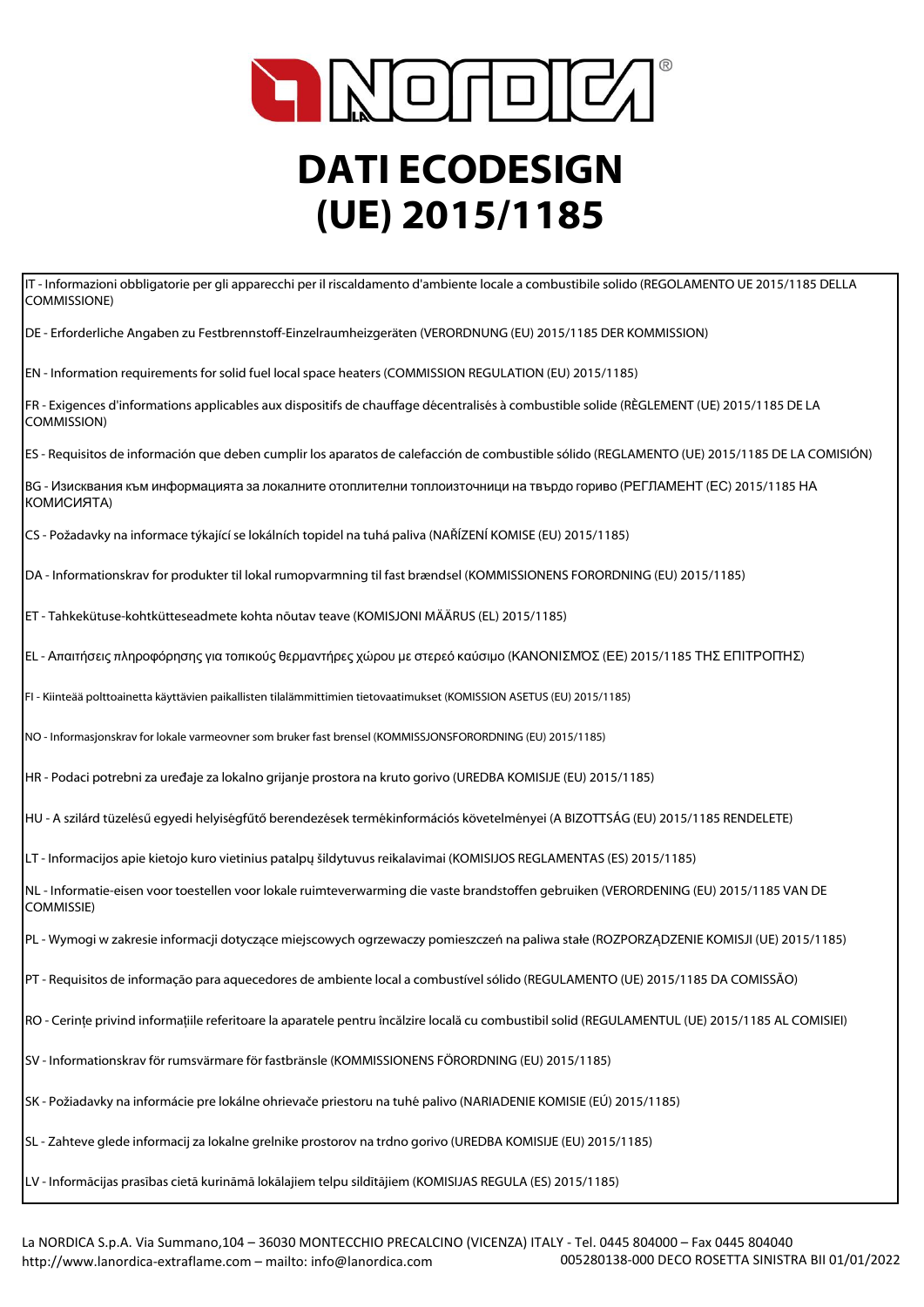

| IT-DE-EN                                                                                                                                                  | HR-HU-LT                                                                                                          |                      |                  |
|-----------------------------------------------------------------------------------------------------------------------------------------------------------|-------------------------------------------------------------------------------------------------------------------|----------------------|------------------|
| FR-ES-BG                                                                                                                                                  | NL-PL-PT                                                                                                          |                      |                  |
| CS-DA-ET                                                                                                                                                  | RO - SV - SK                                                                                                      |                      |                  |
| EL - FI - NO                                                                                                                                              | SL-LV                                                                                                             |                      |                  |
| Identificativo modello - Modellkennung(en) - Model<br>identifier(s)                                                                                       | Identifikacijska/identifikacijske oznaka/oznake modela -<br>Modellazonosító(k) - Modelio žymuo (-enys)            | ROSETTA SINISTRA BII |                  |
| Référence(s) du modèle - Identificador(es) del modelo -<br>Идентификатор(и) на модела                                                                     | Typeaanduiding(en) - Identyfikator(-y) modelu -<br>Identificador(es) de modelo                                    |                      |                  |
| Identifikační značka (značky) modelu -<br>Modelidentifikation(er) - Mudelitähis(ed)                                                                       | Identificator sau identificatoare de model -<br>Modellbeteckning(ar) - Identifikačný (-é) kód (-y) modelu         |                      |                  |
| Αναγνωριστικό/-ά μοντέλου - Mallitunniste(et) - Eksempel-<br>ID(er)                                                                                       | Identifikacijska oznaka modela(-ov) - Modeļa identifikators(-                                                     |                      |                  |
| Funzionalità di riscaldamento indiretto - Indirekte<br>Heizfunktion - Indirect heating functionality                                                      | Funkcija posrednog grijanja - Közvetett fűtési képesség -<br>Netiesioginio šildymo funkcija                       | No - Nein - No       | Ne - Nem - Ne    |
| Fonction de chauffage indirect - Funcionalidad de<br>calefacción indirecta - Функция за индиректно отопление                                              | Indirecte-verwarmingsfunctionaliteit - Funkcja ogrzewania<br>pośredniego - Funcionalidade de aquecimento indireto | Non - No - He        | Neen - Nie - Não |
| Funkce nepřímého vytápění - Indirekte varmefunktion -<br>Kaudse kütmisfunktsiooniga                                                                       | Funcție de încălzire indirectă - Indirekt<br>uppvärmningsfunktion - Funkcia nepriameho vykurovania                | Ne - Nej - Ei        | Nu - Nej - Nie   |
| Λειτουργία έμμεσης θέρμανσης - Epäsuora<br>lämmitystoiminto - Indirekte varmefunksjon                                                                     | Posredno ogrevanje - Netiešas sildīšanas funkcija                                                                 | όχι - Ei - Nei       | Ne - nē          |
| Potenza termica diretta - Direkte Wärmeleistung - Direct<br>heat output                                                                                   | Neposredna toplinska snaga - Közvetlen hőteljesítmény -<br>Tiesiogiai atiduodama šiluminė galia                   |                      | 7,3              |
| Puissance thermique directe - Potencia calorífica directa -<br>Директна топлинна мощност                                                                  | Directe warmteafgifte - Bezpośrednia moc cieplna -<br>Potência calorífica direta                                  | kW                   |                  |
| Přímý tepelný výkon -Direkte varmeydelse - Otsene<br>soojusvõimsus                                                                                        | Putere termică directă - Direkt värmeeffekt - Priamy tepelný<br>výkon                                             |                      |                  |
| Άμεση θερμική ισχύς - Suora lämpöteho - Direkte<br>varmeeffekt                                                                                            | Neposredna izhodna toplotna moč - Tiešā siltuma jauda                                                             |                      |                  |
| Potenza termica indiretta -Indirekte Wärmeleistung -<br>Indirect heat output                                                                              | Posredna toplinska snaga - Közvetett hőteljesítmény -<br>Netiesiogiai atiduodama šiluminė galia                   |                      |                  |
| Puissance thermique indirecte - Potencia calorífica indirecta - Indirecte warmteafgifte - Pośrednia moc cieplna - Potência<br>Индиректна топлинна мощност | calorífica indireta                                                                                               | kW                   |                  |
| Nepřímý tepelný výkon - Indirekte varmeydelse - Kaudse<br>kütmise soojusvõimsus                                                                           | Putere termică indirectă - Indirekt värmeeffekt - Nepriamy<br>tepelný výkon                                       |                      |                  |
| Έμμεση θερμική ισχύς - Epäsuora lämpöteho - Indirekte<br>varmeeffekt                                                                                      | Posredna izhodna toplotna moč - Netiešā siltuma jauda                                                             |                      |                  |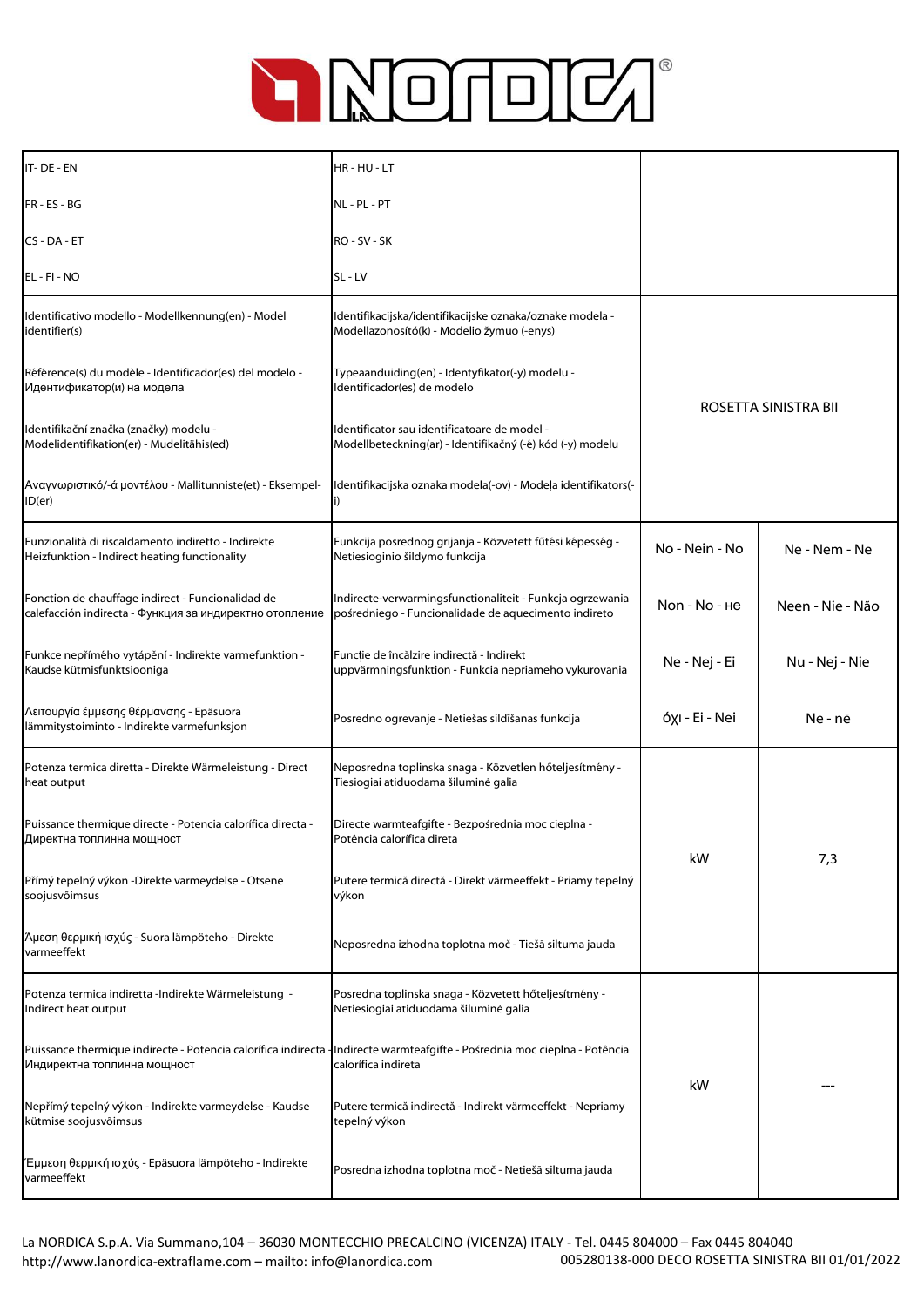

| Ceppi di legno con tenore di umidità ≤ 25 % - Scheitholz,<br>Feuchtigkeitsgehalt ≤ 25 % - Wood logs with moisture<br>content $\leq$ 25 %                                             | Drveni trupci s udjelom vlage ≤ 25 % - Tűzifa, legfeljebb 25<br>% nedvességtartalommal - Rastinė mediena, kurios<br>drėgnumas $\leq$ 25 %                                                                                   | Sì - Ja - Yes                                         |      | Da - Igen - Taip |
|--------------------------------------------------------------------------------------------------------------------------------------------------------------------------------------|-----------------------------------------------------------------------------------------------------------------------------------------------------------------------------------------------------------------------------|-------------------------------------------------------|------|------------------|
| Bûches de bois ayant un taux d'humidité ≤ 25 % - Madera en<br>tronco, contenido de humedad ≤ 25 % - Нарязани<br>дървени трупи със съдържание на влага ≤ 25 %                         | Stamhout, vochtgehalte ≤ 25 % - Polana drewna o<br>wilgotności ≤ 25 % - Toros, teor de humidade ≤ 25 %                                                                                                                      | Oui - Sì - да                                         |      | Ja - Tak - Sim   |
| Dřevěná polena s obsahem vlhkosti ≤ 25 % - Brænde med<br>vandindhold ≤ 25 % - Küttepuud, niiskusesisaldus ≤ 25 %                                                                     | Bușteni cu un conținut de umiditate ≤ 25 % - Ved med<br>fukthalt ≤ 25 % - Guľatina s obsahom vlhkosti ≤ 25 %                                                                                                                | Ano -Ja - Jah                                         |      | Da - Ja - Áno    |
| Κορμοτεμάχια με υγρασία ≤ 25 % - Halot, kosteuspitoisuus<br>$\leq$ 25 % - Halos, fuktighetsinnhold $\leq$ 25 %                                                                       | Polena z vsebnostjo vlage ≤ 25 % - Malka ar mitruma saturu<br>$\leq$ 25 %                                                                                                                                                   | $\mathsf{val}\text{-}\mathsf{loo}\text{-}\mathsf{Ja}$ |      | Da - Jā          |
| Legno compresso con tenore di umidità < 12 % - Pressholz,<br>Feuchtigkeitsgehalt < 12 % - Compressed wood with<br>moisture content $< 12$ %                                          | Komprimirano drvo s udjelom vlage ≤ 12 % - Préselt<br>faanyag, 12 %-nál kisebb nedvességtartalommal -Presuota<br>mediena, kurios drėgnumas ≤ 12 %                                                                           | No - Nein - No                                        |      | Ne - Nem - Ne    |
| Bois comprimé ayant un taux d'humidité < 12 % - Madera<br>comprimida, contenido de humedad < 12 % - Пресован<br>дървен материал със съдържание на влага < 12 %                       | Samengeperst hout, vochtgehalte < 12 % - Drewno<br>prasowane o wilgotności < 12 % - Madeira prensada, teor de<br>humidade $<$ 12 %                                                                                          | Non - No - He                                         |      | Neen - Nie - Não |
| Lisované dřevo s obsahem vlhkosti < 12 % - Presset træmed<br>vandindhold < 12 % - Presspuit, niiskusesisaldus ≤ 12 %                                                                 | Lemn comprimat cu un conținut de umiditate < 12 % - Ved<br>med fukthalt < 12 % - Lisované drevo s obsahom vlhkosti <<br>12%                                                                                                 | Ne - Nej - Ei                                         |      | Nu - Nej - Nie   |
| Συμπιεσμένο ξύλο με υγρασία < 12 % - Puristettu puu,<br>kosteuspitoisuus < 12 % - Presset treverk, fuktighetsinnhold<br>< 12%                                                        | Stisnjen les z vsebnostjo vlage < 12 % - Presēta koksne ar<br>mitruma saturu $< 12$ %                                                                                                                                       | όχι - Ei - Nei                                        |      | Ne - nē          |
| Efficienza energetica stagionale del riscaldamento<br>d'ambiente - Raumheizungs-Jahresnutzungsgrad -<br>Seasonal space heating energy efficiency                                     | Emisije grijanja prostora pri nazivnoj toplinskoj snazi -<br>Kibocsátások helyiségfűtés során, a névleges<br>hőteljesítményen - Šildant patalpas išmetamų teršalų kiekis<br>esant vardinei šiluminei galiai                 |                                                       |      |                  |
| Efficacité énergétique saisonnière pour le chauffage des<br>locaux - Eficiencia energética estacional de calefacción de<br>espacios - сезонна енергийна ефективност при<br>отопление | Uitstoot bij ruimteverwarming bij nominale warmteafgifte -<br>Emisje z miejscowych ogrzewaczy pomieszczeń przy<br>nominalnej mocy cieplnej - Emissões resultantes do<br>aquecimento ambiente, à potência calorífica nominal |                                                       |      |                  |
| Sezónní energetickou účinností vytápění - årsvirkningsgrad<br>ved rumopvarmning - Kütmise sesoonne energiatõhusus                                                                    | Emisii rezultate din încălzirea spațiilor la puterea termică<br>nominală - Utsläpp från rumsvärmare vid nominell avgiven<br>värmeeffekt - Emisie z vykurovania priestoru pri menovitom<br>tepelnom výkone                   | $\eta_s$                                              | $\%$ | 70               |
| ενεργειακή απόδοση της εποχιακής θέρμανσης χώρου -<br>Ympäristön vaaran pysähtynyt energiatehokkuus -<br>Energieffektivitet stagionale delcaldamento d'ambiente                      | Emisije pri ogrevanju prostorov pri nazivni izhodni toplotni<br>moči - Emisijas šajā termiņā ir apliekamas ar nominālvērtību                                                                                                |                                                       |      |                  |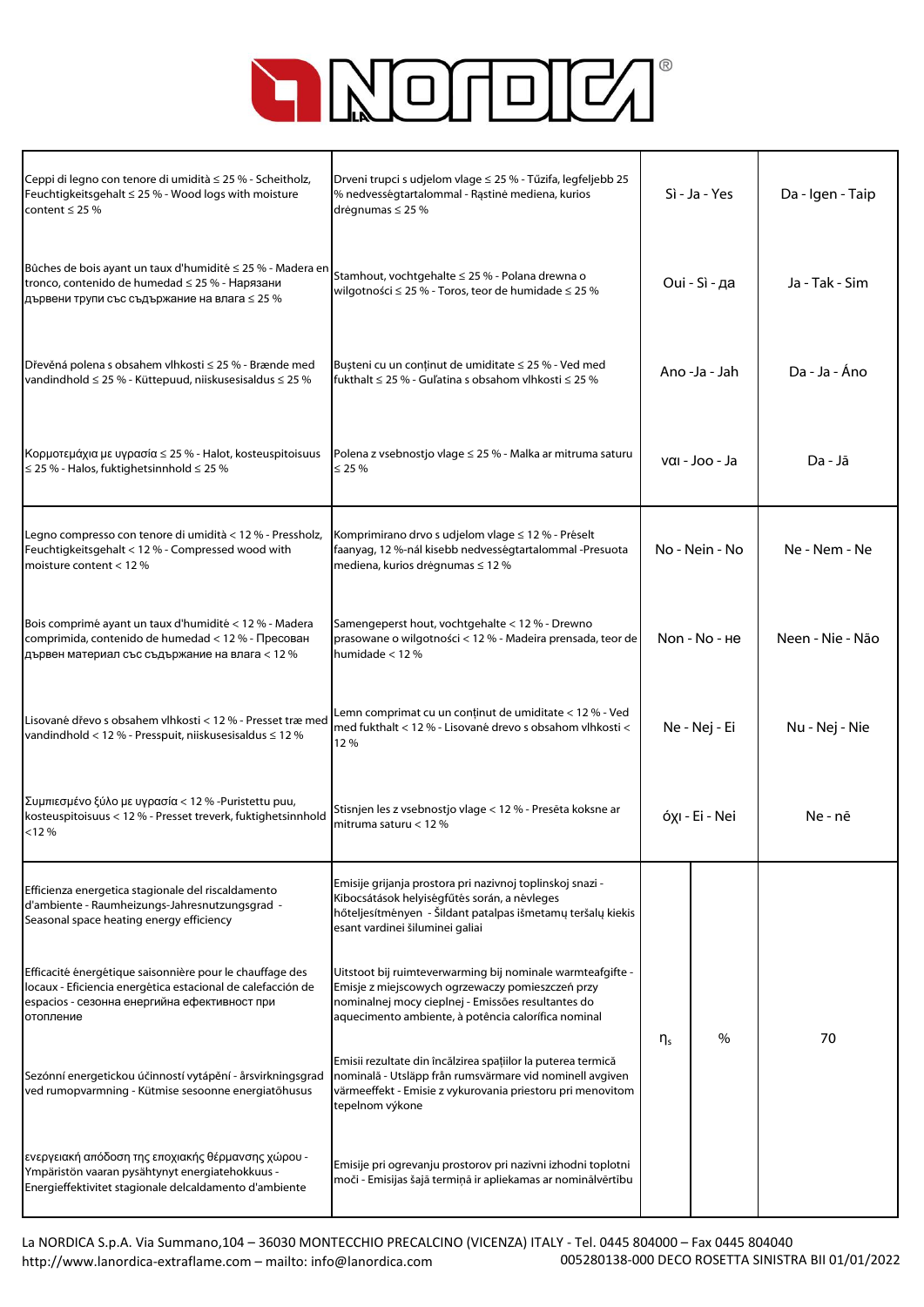

| Emissioni dovute al riscaldamento d'ambiente alla potenza<br>termica nominale - Raumheizungs-Emissionen bei<br>Nennwärmeleistung - Space heating emissions at nominal<br>heat output                                           | Emisije grijanja prostora pri nazivnoj toplinskoj snazi -<br>Kibocsátások helyiségfűtés során, a névleges<br>hőteljesítményen - Šildant patalpas išmetamų teršalų kiekis<br>esant vardinei šiluminei galiai                 | PM mg/Nm $3$<br>$(13\% O_2)^{(1)}$              |    | 14   |
|--------------------------------------------------------------------------------------------------------------------------------------------------------------------------------------------------------------------------------|-----------------------------------------------------------------------------------------------------------------------------------------------------------------------------------------------------------------------------|-------------------------------------------------|----|------|
| Émissions dues au chauffage des locaux à la puissance<br>thermique nominale - Emisiones resultantes de la<br>calefacción de espacios a potencia calorífica nominal -<br>Емисии при отопление при номинална топлинна<br>МОЩНОСТ | Uitstoot bij ruimteverwarming bij nominale warmteafgifte -<br>Emisje z miejscowych ogrzewaczy pomieszczeń przy<br>nominalnej mocy cieplnej - Emissões resultantes do<br>aquecimento ambiente, à potência calorífica nominal | OGC mg/Nm <sup>3</sup><br>$(13\% O_2)^{(2)}$    |    | 49   |
| Emise při vytápění prostorů při jmenovitém tepelném<br>výkonu - Emissioner ved lokal rumopvarmning ved nominel<br>varmeydelse - Kütmisel minimaalsel soojusvõimsusel tekkiv<br>heide                                           | Emisii rezultate din încălzirea spațiilor la puterea termică<br>nominală - Utsläpp från rumsvärmare vid nominell avgiven<br>värmeeffekt - Emisie z vykurovania priestoru pri menovitom<br>tepelnom výkone                   | CO mg/ $Nm3$<br>$(13\% O_2)^{(3)}$              |    | 875  |
| Εκπομπές εποχιακής θέρμανσης χώρου στην ονομαστική<br>θερμική ισχύ - Tilalämmityksen päästöt<br>nimellislämpöteholla - Utslipp fra romoppvarming ved<br>nominell termisk effekt                                                | Emisije pri ogrevanju prostorov pri nazivni izhodni toplotni<br>moči - Telpu apsildes emisijas pie nominālās siltuma jaudas                                                                                                 | $NO_x$ mg/Nm <sup>3</sup><br>$(13\% O_2)^{(4)}$ |    | 91   |
| Potenza termica nominale - Nennwärmeleistung - Nominal<br>heat output                                                                                                                                                          | Nazivna toplinska snaga - Névleges hőteljesítmény - Vardiné<br>šiluminė galia                                                                                                                                               |                                                 |    |      |
| Номинална топлинна мощност                                                                                                                                                                                                     | Puissance thermique nominale - Potencia calorífica nominal - Nominale warmteafgifte - Nominalna moc cieplna - Potência<br>calorífica nominal                                                                                | $P_{nom}$                                       | kW | 7,3  |
| Jmenovitý tepelný výkon - Nominel varmeydelse -<br>Nimisoojusvõimsus                                                                                                                                                           | Puterea termică nominală - Nominell avgiven värmeeffekt -<br>Menovitý tepelný výkon                                                                                                                                         |                                                 |    |      |
| Ονομαστική θερμική ισχύς - Nimellislämpöteho - Nominell<br>varmeeffekt                                                                                                                                                         | Nazivna izhodna toplotna moč - Nominālā siltuma jauda                                                                                                                                                                       |                                                 |    |      |
| Efficienza utile alla potenza termica nominale - Thermischer<br>Wirkungsgrad bei Nennwärme-leistung - Useful efficiency at<br>nominal heat output                                                                              | Iskoristivost pri nazivnoj toplinskoj snazi - A névleges<br>hőteljesítményhez tartozó hatásfok -                                                                                                                            |                                                 |    |      |
| Rendement utile à la puissance thermique nominale -<br>Eficiencia útil a potencia calorífica nominal - Полезна<br>ефективност при номинална топлинна мощност                                                                   | Nuttig rendement bij nominale warmteafgifte - Sprawność<br>użytkowa przy nominalnej mocy cieplnej - Eficiência útil à<br>potência calorífica nominal                                                                        |                                                 | %  | 80,0 |
| Užitečná účinnost při jmenovitém tepelném výkonu -<br>Virkningsgrad ved nominel varmeydelse - Kasutegur<br>nimisoojusvõimsusel                                                                                                 | Randamentul util la puterea termică nominală -<br>Nyttoverkningsgrad vid nominell avgiven värmeeffekt -<br>Užitočná účinnosť pri menovitom tepelnom výkone                                                                  | I Ith, nom                                      |    |      |
| Ωφέλιμη απόδοση στην ονομαστική θερμική ισχύ -<br>Hyötysuhde nimellislämpöteholla - Effektivitet ved nominell<br>termisk effekt                                                                                                | Izkoristek pri nazivni izhodni toplotni moči - Lietderības<br>koeficients pie nominālās siltuma jaudas                                                                                                                      |                                                 |    |      |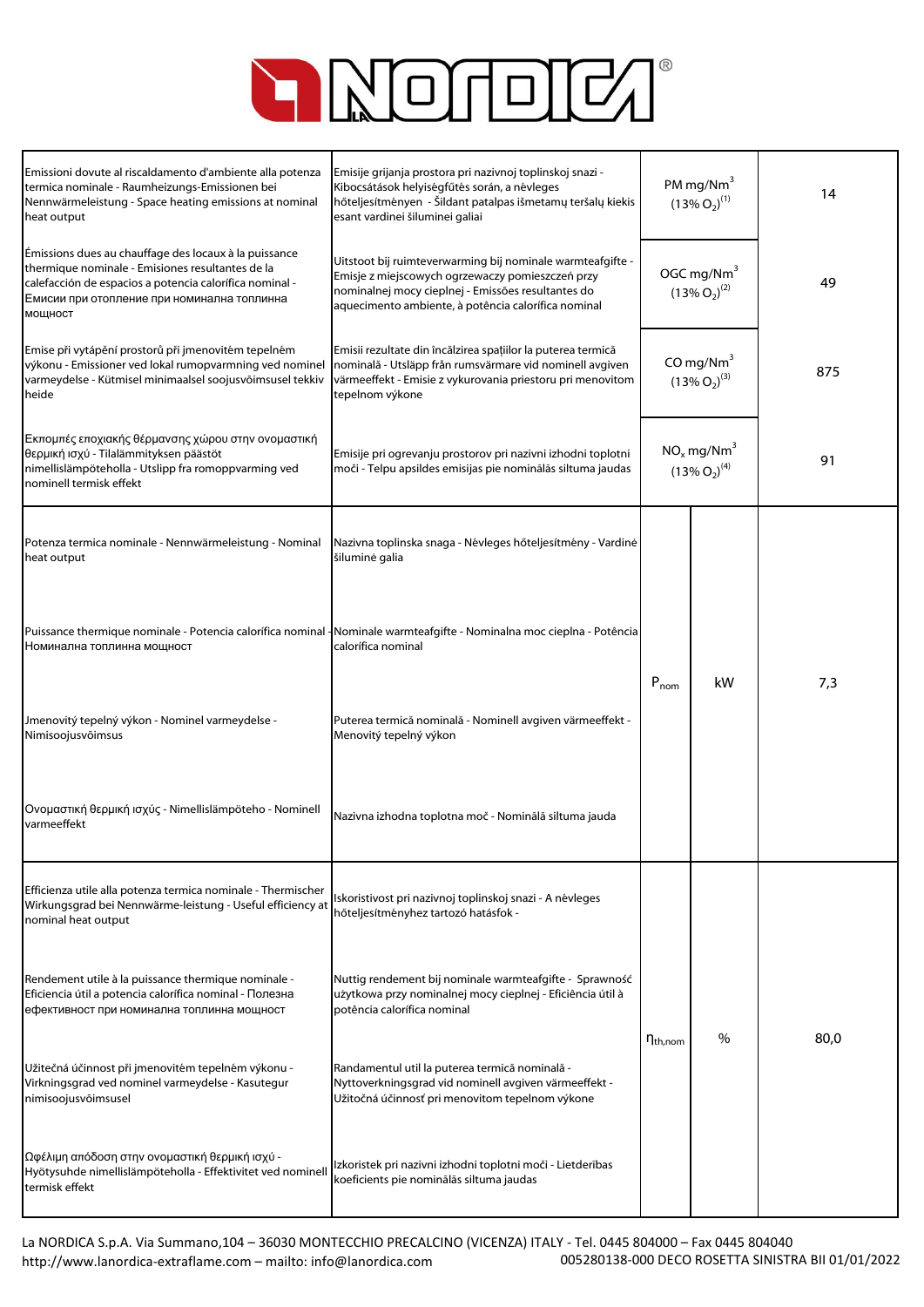

| Consumo ausiliario di energia elettrica alla potenza termica<br>nominale - Hilfsstromverbrauch Bei Mindestwärmeleistung<br>Bei Nennwärmeleistung - Auxiliary electricity consumption<br>at nominal heat output<br>Consommation d'électricité auxiliaire à la puissance<br>thermique nominale - Consumo auxiliar de electricidad A<br>potencia calorífica nominal - Спомагателно потребление<br>на електроенергия При номинална топлинна мощност<br>Spotřeba pomocné elektrické energie Pňi jmenovitém<br>tepelném výkonu - Supplerende elforbrug ved nominel<br>varmeydelse - Täiendav elektritarbimine<br>Nimisoojusvõimsusel<br>Βοηθητική κατανάλωση ηλεκτρικής ενέργειας στην<br>ονομαστική θερμική ισχύ - Nimellislämpöteholla - Ved<br>nominell varmeeffekt | Potrošnja pomoćne električne energije pri nazivnoj<br>toplinskoj snazi - Naudingasis efektyvumas esant<br>mažiausiajai šiluminei galiai (orientacinis) - Pagalbinės<br>elektros energijos suvartojimas esant vardinei šiluminei<br>galiai<br>Aanvullend elektriciteitsverbruik Bij nominale warmteafgifte<br>- Zużycie energii elektrycznej na potrzeby własne przy<br>nominalnej mocy cieplnej - Consumo de eletricidade<br>auxiliar à potência calorífica nominal<br>Consumul auxiliar de energie electrică la puterea termică<br>nominală - Tillsatselförbrukning vid nominell avgiven<br>värmeeffekt - Vlastná spotreba elektrickej energie pri<br>menovitom tepelnom výkone<br>Dodatna potreba po električni moči pri nazivni izhodni<br>toplotni moči - Pie nominālās siltuma jaudas | $el_{\text{max}}$ | kW | 0,000 |
|------------------------------------------------------------------------------------------------------------------------------------------------------------------------------------------------------------------------------------------------------------------------------------------------------------------------------------------------------------------------------------------------------------------------------------------------------------------------------------------------------------------------------------------------------------------------------------------------------------------------------------------------------------------------------------------------------------------------------------------------------------------|--------------------------------------------------------------------------------------------------------------------------------------------------------------------------------------------------------------------------------------------------------------------------------------------------------------------------------------------------------------------------------------------------------------------------------------------------------------------------------------------------------------------------------------------------------------------------------------------------------------------------------------------------------------------------------------------------------------------------------------------------------------------------------------------|-------------------|----|-------|
| Consumo ausiliario di energia elettrica alla potenza termica<br>minima - Hilfsstromverbrauch Bei Mindestwärmeleistung -<br>Auxiliary electricity consumption at minimum heat output<br>Consommation d'électricité auxiliaire à la puissance<br>thermique minimale - Consumo auxiliar de electricidad A<br>potencia calorífica mínima - Спомагателно потребление<br>на електроенергия При минимална топлинна мощност<br>Spotřeba pomocné elektrické energie Pňi minimálním<br>tepelném výkonu - Supplerende elforbrug ved mindste<br>varmeydelse - Täiendav elektritarbimine Minimaalsel<br>soojusvõimsusel<br>Βοηθητική κατανάλωση ηλεκτρικής ενέργειας στην<br>ελάχιστη θερμική ισχύ - Vähimmäislämpöteholla - Med<br>minimum varmeeffekt                       | Potrošnja pomoćne električne energije pri minimalnoj<br>toplinskoj snazi - Kiegészítő villamosenergia-fogyasztás a<br>minimális hőteljesítményen - Pagalbinės elektros energijos<br>suvartojimas esant mažiausiajai šiluminei galiai<br>Aanvullend elektriciteitsverbruik bij minimale warmteafgifte<br>- Zużycie energii elektrycznej na potrzeby własne przy<br>minimalnej mocy cieplnej - Consumo de eletricidade auxiliar<br>à potência calorífica mínima<br>Consumul auxiliar de energie electrică la puterea termică<br>minimă - Tillsatselförbrukning vid lägsta värmeeffekt -<br>Vlastná spotreba elektrickej energie pri minimálnom<br>tepelnom výkone<br>Dodatna potreba po električni moči pri minimalni izhodni<br>toplotni moči - Pie minimālās siltuma jaudas                | $el_{min}$        | kW | 0,000 |
| Consumo ausiliario di energia elettrica in modo stand-by -<br>Hilfsstromverbrauch Im Bereitschaftszustand - Auxiliary<br>electricity consumption in standby mode<br>Consommation d'électricité auxiliaire en mode veille -<br>Consumo auxiliar de electricidad en modo de espera -<br>Спомагателно потребление на електроенергия В<br>режим на готовност<br>Spotřeba pomocné elektrické energie V pohotovostním<br>režimu - Supplerende elforbrug i standbytilstand - Täiendav<br>elektritarbimine Ooteseisundis<br>Βοηθητική κατανάλωση ηλεκτρικής ενέργειας Σε<br>κατάσταση αναμονής -- Valmiustilassa - I standby-modus                                                                                                                                       | Potrošnja pomoćne električne energije u stanju pripravnosti<br>Kiegészítő villamosenergia-fogyasztás készenléti<br>üzemmódban - Pagalbinės elektros energijos suvartojimas<br>veikiant budėjimo veiksena<br>Aanvullend elektriciteitsverbruik In stand-by-modus -<br>Zużycie energii elektrycznej na potrzeby własne w trybie<br>czuwania - Consumo de eletricidade auxiliar em estado de<br>vigília<br>Consumul auxiliar de energie electrică În modul standby -<br>Tillsatselförbrukning I standbyläge - Vlastná spotreba<br>elektrickej energie v pohotovostnom režime<br>Dodatna potreba po električni moči v stanju pripravljenosti<br>Gaidstāves režīmā                                                                                                                              | $el_{SR}$         | kW | 0,000 |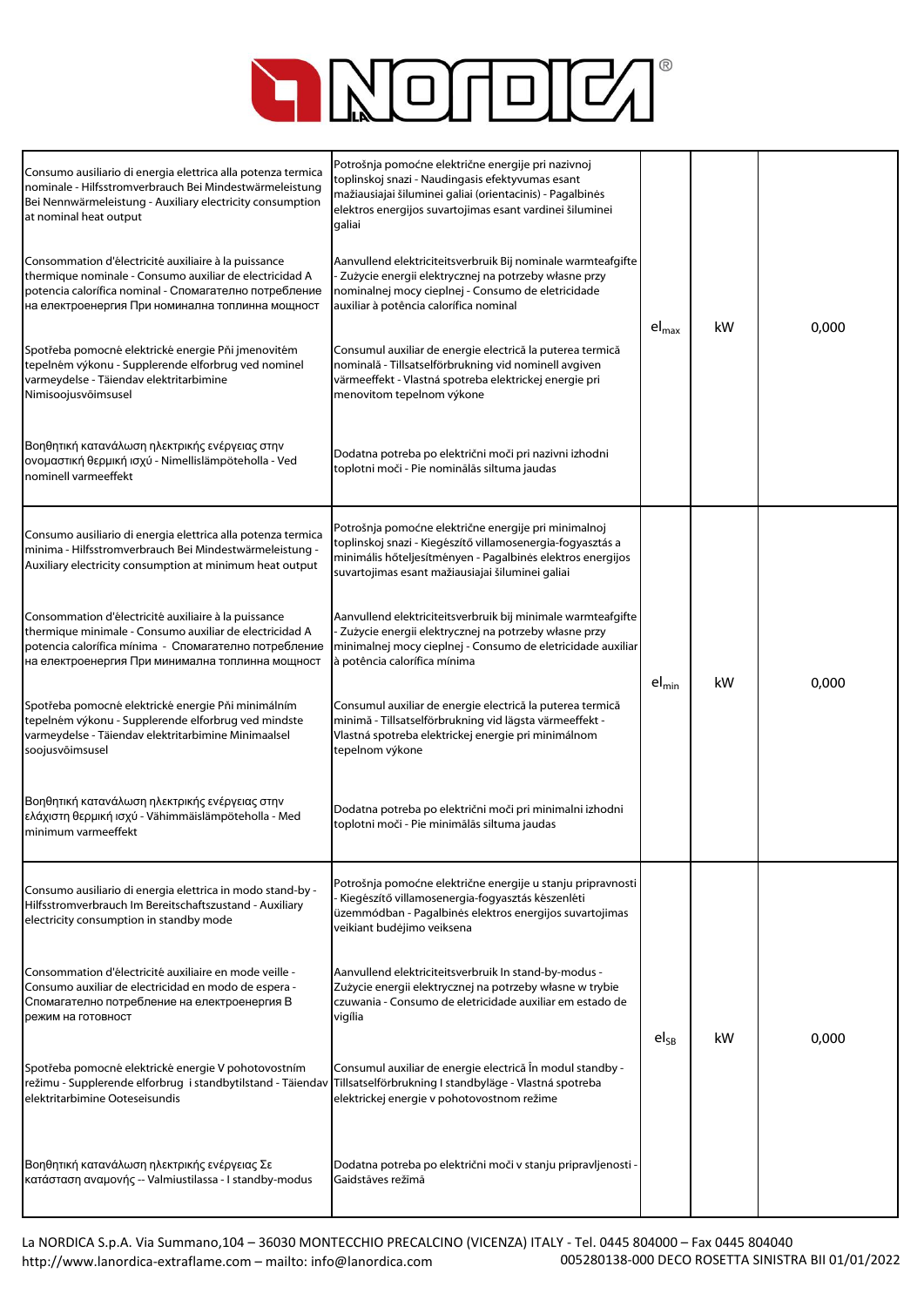

| Potenza termica a fase unica senza controllo della<br>temperatura ambiente - Einstufige Wärmeleistung, keine<br>Raumtemperaturkontrolle - Single stage heat output, no<br>room temperature control                                                                     | Jednostupanjska predaja topline, bez regulacije sobne<br>temperature - Egyetlen állás, beltéri hőmérséklet-<br>szabályozás nélkül - Vieno šiluminės galios lygio, be<br>patalpos temperatūros reguliavimo                                | Sì - Ja - Yes  | Da - Igen - Taip |
|------------------------------------------------------------------------------------------------------------------------------------------------------------------------------------------------------------------------------------------------------------------------|------------------------------------------------------------------------------------------------------------------------------------------------------------------------------------------------------------------------------------------|----------------|------------------|
| Contrôle de la puissance thermique à un palier, pas de<br>contrôle de la température de la pièce - Potencia calorífica<br>de un solo nivel, sin control de temperatura interior - една<br>степен на топлинна мощност, без регулиране на<br>температурата в помещението | Eentrapswarmteafgifte, geen sturing van de<br>kamertemperatuur - Jednostopniowa moc cieplna bez<br>regulacji temperatury w pomieszczeniu - Potência calorífica<br>numa fase única, sem comando da temperatura interior                   | Oui - Sì - да  | Ja - Tak - Sim   |
| Jeden stupeň tepelného výkonu, bez regulace teploty<br>v místnosti - Ét-trinsvarmeydelse uden<br>rumtemperaturstyring - Üheastmelise soojusvõimsusega,<br>toatemperatuuri seadistamiseta                                                                               | O singură treaptă de putere termică, fără controlul<br>temperaturii camerei - Enstegs värmeeffekt utan<br>rumstemperaturreglering - Jednoúrovňový tepelný výkon<br>bez ovládania izbovej teploty                                         | Ano -Ja - Jah  | Da - Ja - Áno    |
| μονοβάθμια θερμική ισχύς χωρίς ρυθμιστή θερμοκρασίας<br>δωματίου - yksiportainen lämmitys ilman huonelämpötilan<br>säätöä - etttrinns oppvarming uten<br>romtemperaturregulering                                                                                       | Z enostopenjskim uravnavanjem izhodne toplotne moči,<br>brez uravnavanja temperature v prostoru - Vienpakāpes<br>siltuma jauda bez telpas temperatūras regulēšanas                                                                       | ναι - Joo - Ja | Da - Jā          |
| Con controllo elettronico della temperatura ambiente e<br>temporizzatore settimanale - Mit elektronischer<br>Raumtemperaturkontrolle und Wochentagsregelung - With<br>electronic room temperature control plus week timer                                              | S elektroničkom regulacijom sobne temperature i tjednim<br>uklopnim satom - Elektronikus beltéri hőmérséklet-<br>szabályozás és heti szabályozás - Su elektroninio patalpos<br>temperatūros reguliavimo funkcija ir savaitės laikmačiu   | No - Nein - No | Ne - Nem - Ne    |
| Contrôle électronique de la température de la pièce et<br>programmateur hebdomadaire - Con control electrónico de<br>temperatura interior y temporizador semanal - c<br>електронно регулиране на температурата на<br>помещението и седмичен таймер                     | Met elektronische sturing van de kamertemperatuur plus<br>week-tijdschakelaar - Elektroniczna regulacja temperatury w<br>pomieszczeniu i sterownik tygodniowy - Com comando<br>eletrónico da temperatura interior e temporizador semanal | Non - No - He  | Neen - Nie - Não |
| S elektronickou regulací teploty v místnosti a týdenním<br>programem - Med elektronisk rumtemperaturstyring og<br>ugetimer - Toatemperatuuri elektroonilise seadistamise ja<br>nädalataimeriga                                                                         | Cu control electronic al temperaturii camerei și cu<br>temporizator cu programare săptămânală - Med elektronisk<br>rumstemperaturreglering plus veckotimer - S elektronickým<br>ovládaním izbovej teploty a týždenným časovačom          | Ne - Nej - Ei  | Nu - Nej - Nie   |
| με ηλεκτρονικό ρυθμιστή θερμοκρασίας δωματίου και<br>χρονοδιακόπτη εβδομάδας - sähköisellä huonelämpötilan<br>säädöllä ja viikkoajastimella - med elektronisk<br>romtemperaturkontroll og uketimer                                                                     | Z elektronskim uravnavanjem temperature v prostoru s<br>tedenskim časovnikom - Ar elektronisku telpas<br>temperatūras regulēšanu un nedēļas taimeri                                                                                      | óxi - Ei - Nei | Ne - nē          |
| Con opzione di controllo a distanza - Mit<br>Fernbedienungsoption - With distance control option                                                                                                                                                                       | S mogućnošću regulacije na daljinu - Távszabályozási<br>lehetőség - Su nuotolinio valdymo pasirinktimi                                                                                                                                   | No - Nein - No | Ne - Nem - Ne    |
| Contrôle à distance - Con opción de control a distancia - c<br>възможност за управление от разстояние                                                                                                                                                                  | Met de optie van afstandsbediening - Opcja regulacji na<br>odległość - Com opção de comando à distância                                                                                                                                  | Non - No - He  | Neen - Nie - Não |
| S dálkovým ovládáním - Telestyringsoption -<br>Kaugjuhtimisvõimalusega                                                                                                                                                                                                 | Cu opțiune de control la distanță - Med möjlighet till<br>fjärrstyrning - S možnosťou diaľkového ovládania                                                                                                                               | Ne - Nej - Ei  | Nu - Nej - Nie   |
| με δυνατότητα ρύθμισης εξ αποστάσεως -<br>Etäohjausmahdollisuuden kanssa - Med mulighet for<br>fjernkontroll                                                                                                                                                           | Z možnostjo uravnavanja na daljavo - Ar tālvadības funkciju                                                                                                                                                                              | όχι - Ei - Nei | Ne - nē          |